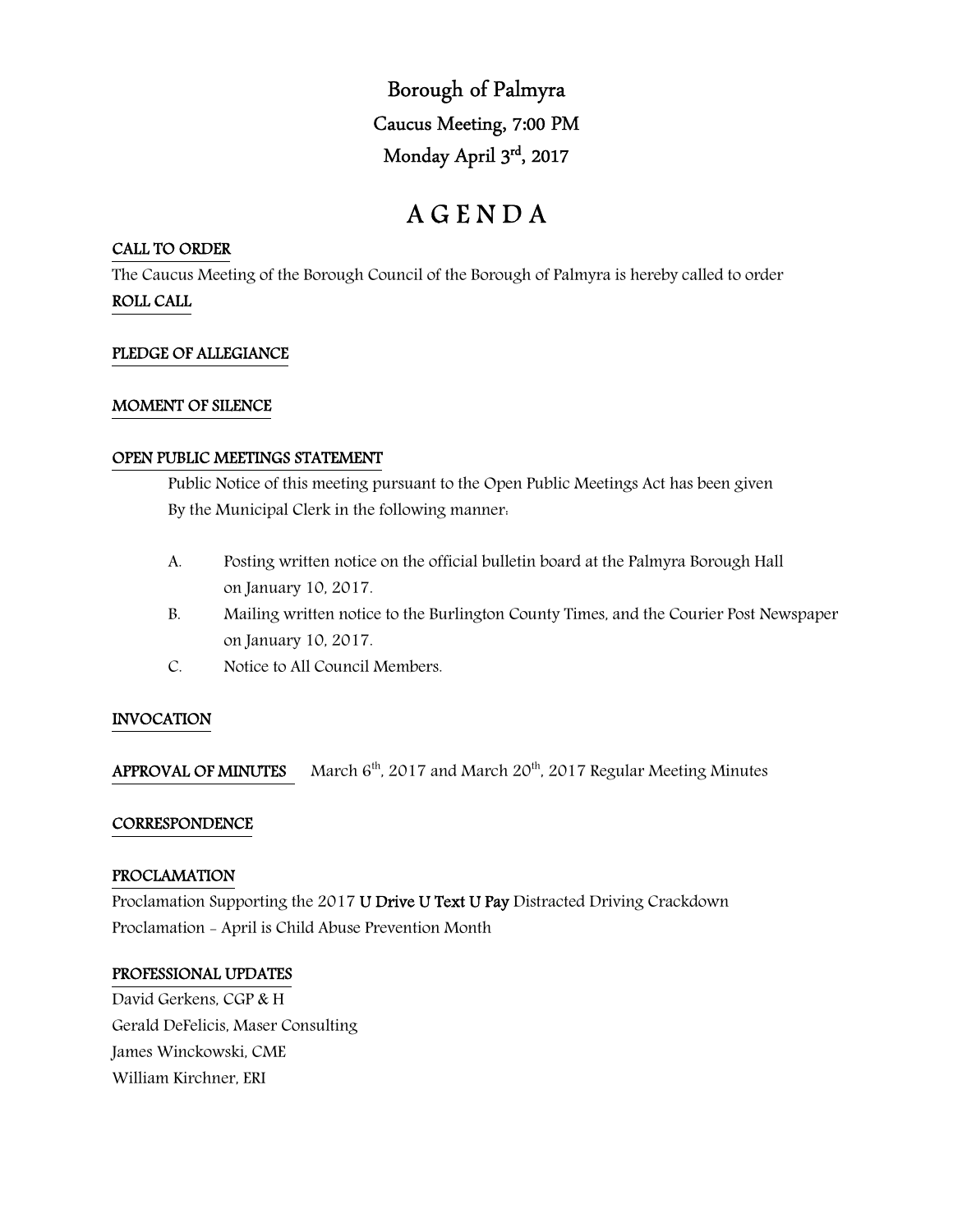## PUBLIC PORTION

This public portion is for discussion on professional updates, resolutions and ordinances listed on the agenda. Please sign in and state your name and address for the record. Council will give all comments appropriate consideration. Each citizen will be allotted up to five (5) minutes to speak, in order to allow everyone an opportunity to ask questions and express their opinions or concerns. Please direct all comments to the Mayor. Each citizen may only speak once during each public portion.

# RESOLUTIONS Consent Agenda

Resolution 2017-101 to Resolution 2017-102 will be enacted as a single motion, if any resolution needs additional discussion it will be removed from the consent agenda and voted on separately.

- Resolution 2017-101, Resolution Awarding the 2017 Riverfront Park Project Contract to Whirl Construction, Inc. in the amount of \$106,035.00, which includes the base bid in the amount of \$99,401.00 and Alternate #1 in the amount of \$6,925.00; subject to the solicitor's and CFO's review
- Resolution 2017-102, Resolution Appointing Ernest McGill as Code Enforcement Officer until December 31st, 2017

# COMMUNITY SPOTLIGHT

- Fire house Pancake Breakfast, April  $9<sup>th</sup>$ , 2017
- International Good Deeds Day, April  $2<sup>nd</sup>$ , 2017
- Women's History Month

## DISCUSSION ITEMS

- Public Works and Sewer Superintendent vacancy
- Reimbursement of Travel Expenses
- Vacations; credit for all full-time service
- Governing Body's Salaries
- Budget Hearing April  $17<sup>th</sup>$ , 2017
- 2017-2018 Salary Ordinance (Introduction on April  $17<sup>th</sup>$ , 2017)
- 2017 Salary Resolution (Adoption on April  $17<sup>th</sup>$ , 2017)
- Peddlers & Solicitors Ordinance; no-knock door stickers
- YMCA Camp Palmyra Agreement
- Morgan Ave Traffic counts
- CME's proposal for security cameras
- Four-day work week
- Fire Dept. Life Insurance
- Life Insurance for employees
- Superintendent McBride; recognition of Dr. Clarence B. Jones
- Proposed Towing Ordinance
- County Mutual Aid Agreement; Police Chaplains